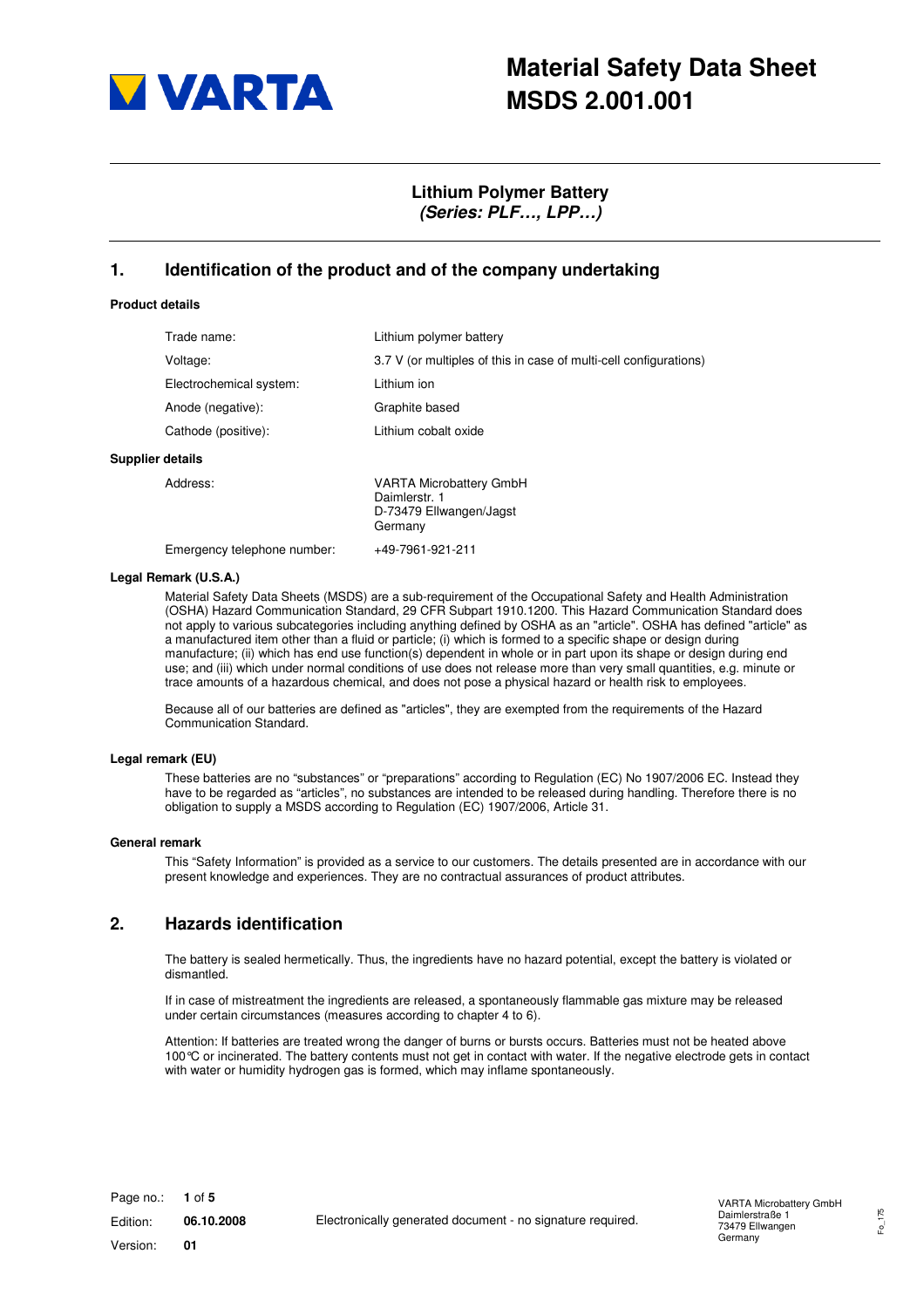

# **3. Composition/information on ingredients**

#### **Ingredients**

|                     | <b>Contents</b>          | CAS No.    | <b>Hazard Symbols</b>          | <b>R</b> Phrases                                                         | <b>Material</b>      |
|---------------------|--------------------------|------------|--------------------------------|--------------------------------------------------------------------------|----------------------|
|                     | $10 - 30 \%$             | 7782-42-5  | -                              | $\overline{\phantom{a}}$                                                 | Graphite             |
|                     | $20 - 50 \%$             | 12190-79-3 | Хn                             | R <sub>22</sub> - 43                                                     | Lithium cobalt oxide |
| $10 - 20%$          |                          | С          | R <sub>10</sub> - 34 - 40 - 43 | Organic electrolyte,<br>consisting of $LIPF_6$ and organic<br>carbonates |                      |
| <b>Heavy Metals</b> |                          |            |                                |                                                                          |                      |
|                     | <b>Contents</b>          |            |                                | CAS No.                                                                  | <b>Material</b>      |
|                     | $<$ 1 mg/kg              |            |                                | 7440-43-9                                                                | Cadmium              |
|                     | $< 10$ mg/kg             |            |                                | 7439-92-1                                                                | Lead                 |
|                     | $< 0.1$ mg/kg            |            |                                | 7439-97-6                                                                | Mercury              |
|                     | <b>Other Ingredients</b> |            |                                |                                                                          |                      |
|                     | <b>Contents</b>          |            |                                | CAS No.                                                                  | <b>Material</b>      |
|                     | $6 - 14%$                |            |                                | 7440-50-8                                                                | Copper               |
|                     | $5 - 8 \%$               |            |                                | 7429-90-5                                                                | Aluminium            |
|                     | $0 - 2%$                 |            |                                | 7440-02-0                                                                | Nickel               |
|                     | $2 - 10%$                |            |                                |                                                                          | Polymer              |

During charge process a lithium graphite intercalation phase is formed, which is highly flammable (F) and corrosive (C), but not released under the circumstances of normal usage.

| <b>Hazard Symbols</b> | Xn | Harmful                                   |  |
|-----------------------|----|-------------------------------------------|--|
|                       | F  | Highly flammable                          |  |
|                       | C  | Corrosive                                 |  |
|                       |    |                                           |  |
| <b>R</b> Phrases      | 10 | Flammable                                 |  |
|                       | 22 | Harmful if swallowed                      |  |
|                       | 34 | Causes burns                              |  |
|                       | 40 | Limited evidence of a carcinogenic effect |  |
|                       | 43 | May cause sensitization by skin contact.  |  |

# **4. First-aid measures**

#### **Measures at accidental release**

| After inhalation:   | Fresh air. Seek for medical assistance.                                                                                                                                     |
|---------------------|-----------------------------------------------------------------------------------------------------------------------------------------------------------------------------|
| After skin contact: | Remove solid particles immediately. Flush affected areas with plenty of<br>water (at least 15 min.). Remove contaminated cloth immediately. Seek for<br>medical assistance. |
| After eye contact:  | Flush the eye gently with plenty of water (at least 15 min.). Seek for medical<br>assistance.                                                                               |
| After ingestion:    | Drink plenty of water. Avoid vomiting. Seek for medical assistance.<br>No trials for neutralization.                                                                        |

#### **5. Fire-fighting measures**

| Suitable extinguishing media: | Dry powder is applicable for burning lithium polymer batteries. Metal fire        |
|-------------------------------|-----------------------------------------------------------------------------------|
| involved.                     | extinction powder, rock salt or dry sand are suitable if only a few batteries are |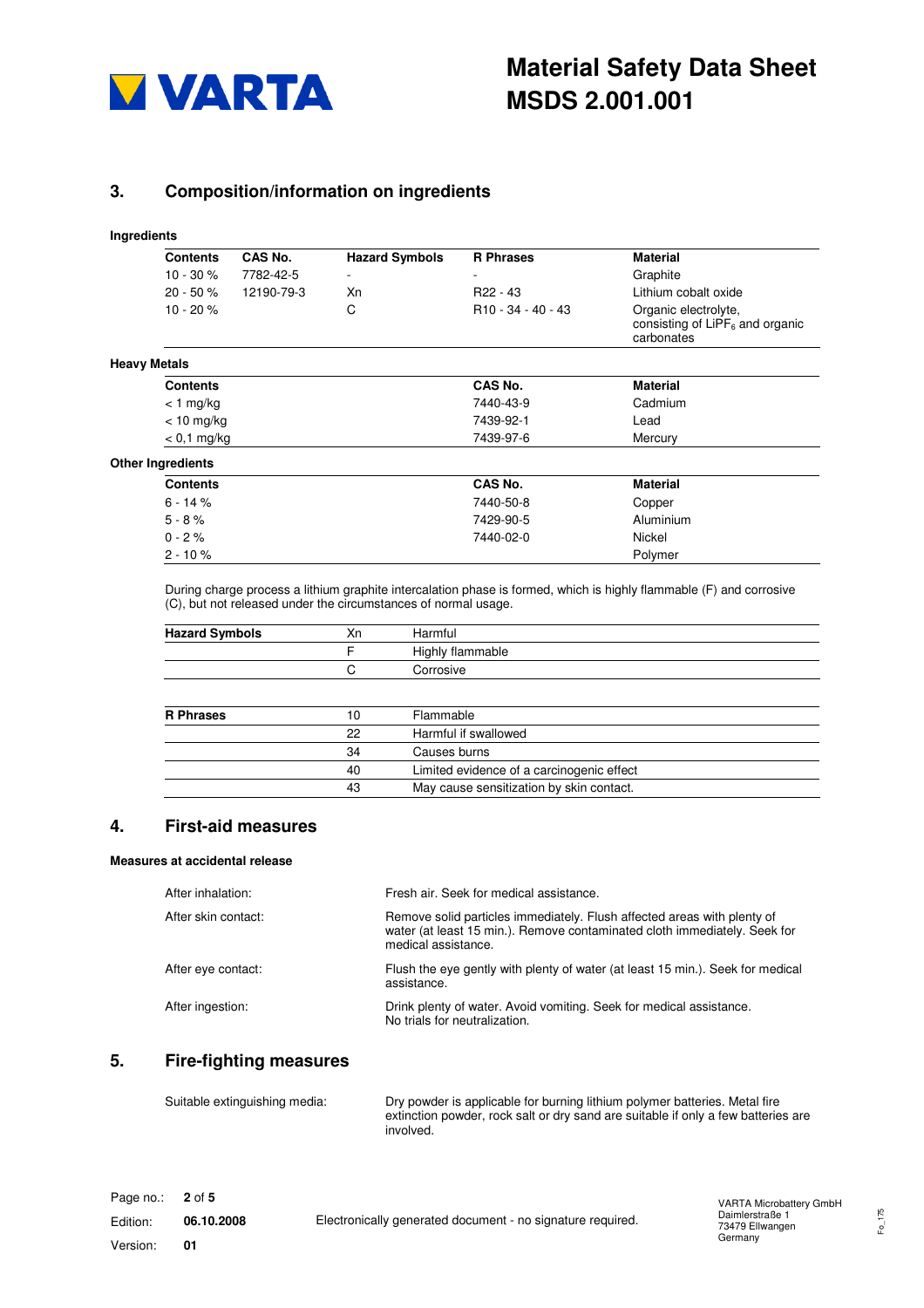

# **Material Safety Data Sheet MSDS 2.001.001**

| Extinguishing media with limited<br>suitability:      | Carbon dioxide $(CO2)$ and cold water in large volume are only applicable for<br>incipient fire. Do not use warm or hot water.                                          |
|-------------------------------------------------------|-------------------------------------------------------------------------------------------------------------------------------------------------------------------------|
| Special protection equipment during<br>fire-fighting: | Contamination cloth including breathing apparatus.                                                                                                                      |
| Special hazard:                                       | At contact of electrolyte with water traces of hydrofluoric acid may be formed.<br>In this case avoid contact and take care for good ventilation.                       |
|                                                       | At contact of charged anode material with water extremely flammable<br>hydrogen gas is generated.                                                                       |
| Attention:                                            | Do not let used extinguishing media penetrate into surface water or ground<br>water. If necessary, thicken water or foam with suitable solids. Dispose off<br>properly. |

#### **6. Accidental release measures**

| Person related measures:         | Wear personal protective equipment adapted to the situation (protection gloves,<br>cloth, face protection, breathing protection).                                                             |
|----------------------------------|-----------------------------------------------------------------------------------------------------------------------------------------------------------------------------------------------|
| Environment protection measures: | Bind released ingredients with powder (rock salt, sand).<br>Dispose off according to the local law and rules.<br>Avoid leached substances to penetrate into the earth, canalization or water. |
| Treatment for cleaning:          | If battery casing is dismantled, small amounts of electrolyte may leak. Package<br>the battery tightly including ingredients together with lime, sand or rock salt. Then<br>clean with water. |

# **7. Handling and storage**

| Guideline for safe handling: | Always follow the warning information on the batteries and in the manuals of<br>devices. Only use the recommended battery types.                                                                                              |
|------------------------------|-------------------------------------------------------------------------------------------------------------------------------------------------------------------------------------------------------------------------------|
|                              | Keep batteries away from children.                                                                                                                                                                                            |
|                              | For devices to be used by children, the battery casing should be protected<br>against unauthorized access.                                                                                                                    |
|                              | Unpacked batteries shall not lie about in bulk.                                                                                                                                                                               |
|                              | In case of battery change always replace all batteries by new ones of identical<br>type and brand.                                                                                                                            |
|                              | Do not swallow batteries.                                                                                                                                                                                                     |
|                              | Do not throw batteries into water.                                                                                                                                                                                            |
|                              | Do not throw batteries into fire.                                                                                                                                                                                             |
|                              | Avoid deep discharge.                                                                                                                                                                                                         |
|                              | Do not short-circuit batteries                                                                                                                                                                                                |
|                              | Use recommended charging time and current.                                                                                                                                                                                    |
| Storage:                     | Storage preferably at room temperature (approx. 20 °C). Avoid large<br>temperature changes. Do not store close to heating devices. Avoid direct<br>sunlight. At higher temperature the electrical performance may be reduced. |
|                              | Preferred storage at 50% of the nominal capacity (OCV $3.7 - 3.9V$ ).                                                                                                                                                         |
|                              | Storage of unpacked batteries can cause short circuit and heat generation.                                                                                                                                                    |
| Storage of large amounts:    | If possible, store the batteries in original packaging (because of short circuit<br>protection and exemptions according to transport regulations);<br>A fire alarm is recommended;                                            |
|                              | For automatic fire extinction consider chapter 5 "Fire fighting measures".                                                                                                                                                    |
| VCI storage category:        | It is recommended to consider the "VCI Guideline for the mixed storage of<br>chemicals" and to handle lithium polymer batteries according to storage<br>category 11 ("combustible solids").                                   |

# **8. Exposure controls/personal protection**

Under normal conditions (during charge and discharge) release of ingredients does not occur.

In the event of release of ingredients, the following TLVs have to be considered (U.S.A.):

Fo\_175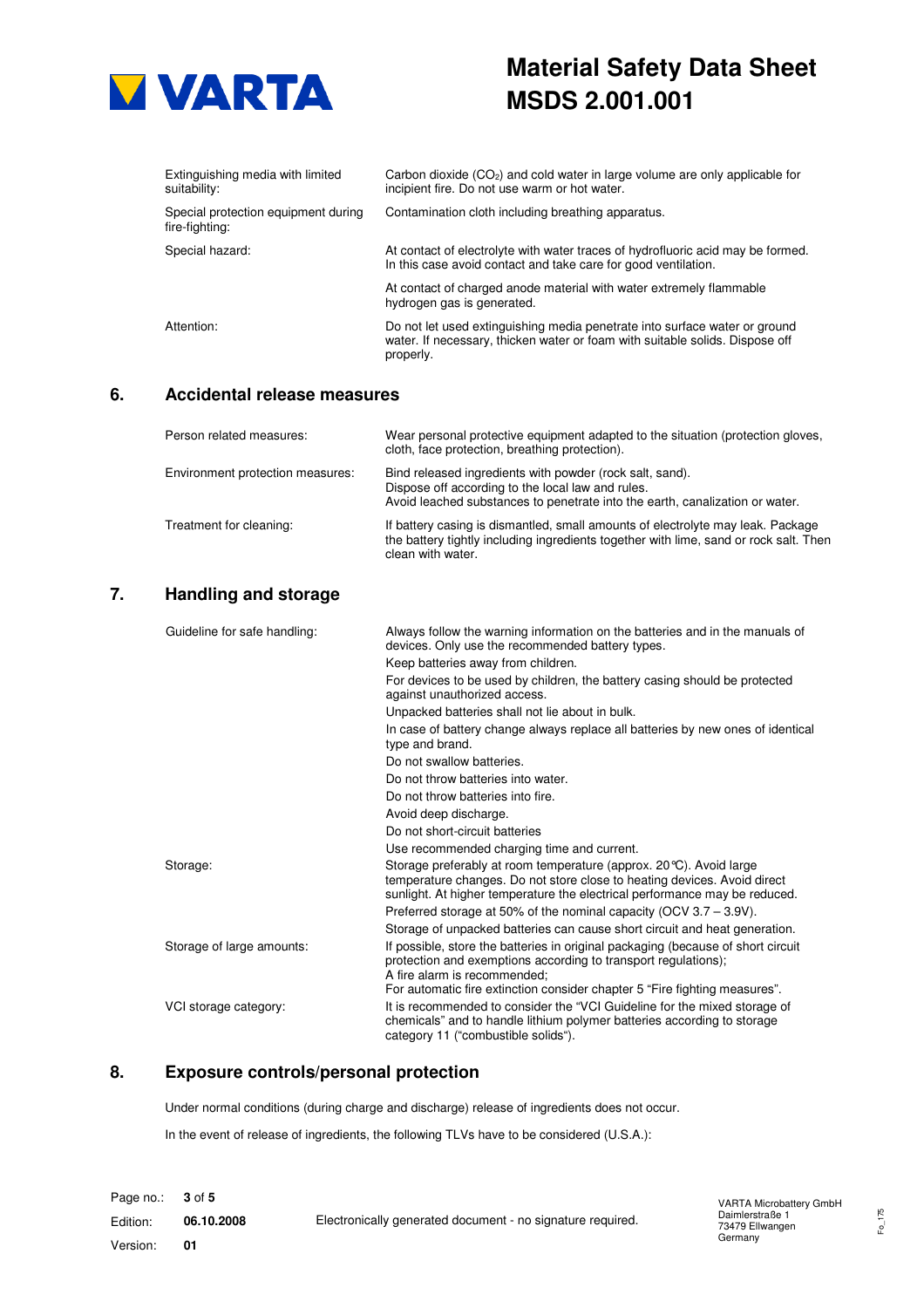

| Material                                                    | TI V*                         |
|-------------------------------------------------------------|-------------------------------|
| Cobalt and compounds:                                       | 0.1 mg/m <sup>3</sup> (TWA)   |
| Graphite:                                                   | C 5.0 mg/m <sup>3</sup> (TWA) |
| *Source: OSHA CFR 29 1910.1000 Table Z-1, 2 or 3 3-01-2007. |                               |

## **9. Physical and chemical properties**

Not applicable if closed.

## **10. Stability and reactivity**

Dangerous reactions: When heated above 100°C the risk of rupture occurs.

#### **11. Toxicological information**

Under normal conditions (during charge and discharge) release of ingredients does not occur. In case of accidental release see information in chapter 2, 3, 4.

# **12. Ecological information**

Lithium batteries do not contain heavy metals as defined by the European directives 2006/66/EC Article 21.

#### **13. Disposal considerations**

USA: Lithium polymer batteries are classified by the federal government as non-hazardous waste and are safe for disposal in the normal municipal waste stream. These batteries, however, do contain recyclable materials and are accepted for recycling by the Rechargeable Battery Recycling Corporation's (RPBC) Battery Recycling Program. Please go to the RPRC website at www.rbrc.org for additional information.

In the European Union, manufacturing, handling and disposal of batteries is regulated on the basis of the DIRECTIVE 2006/66/EC OF THE EUROPEAN PARLIAMENT AND OF THE COUNCIL of 6 September 2006 on batteries and accumulators and waste batteries and accumulators and repealing Directive 91/157/EEC. Customers find detailed information on disposal in their specific countries using the web site of the European Portable Batteries Association (http://www.epbaeurope.net/legislation\_national.html).

Importers and users outside EU should consider the local law and rules.

In order to avoid short circuit and heating, used lithium polymer batteries should never be stored or transported in bulk. Proper measures against short circuit are:

- Storage of batteries in original packaging
- Coverage of the terminals
- Embedding in dry sand